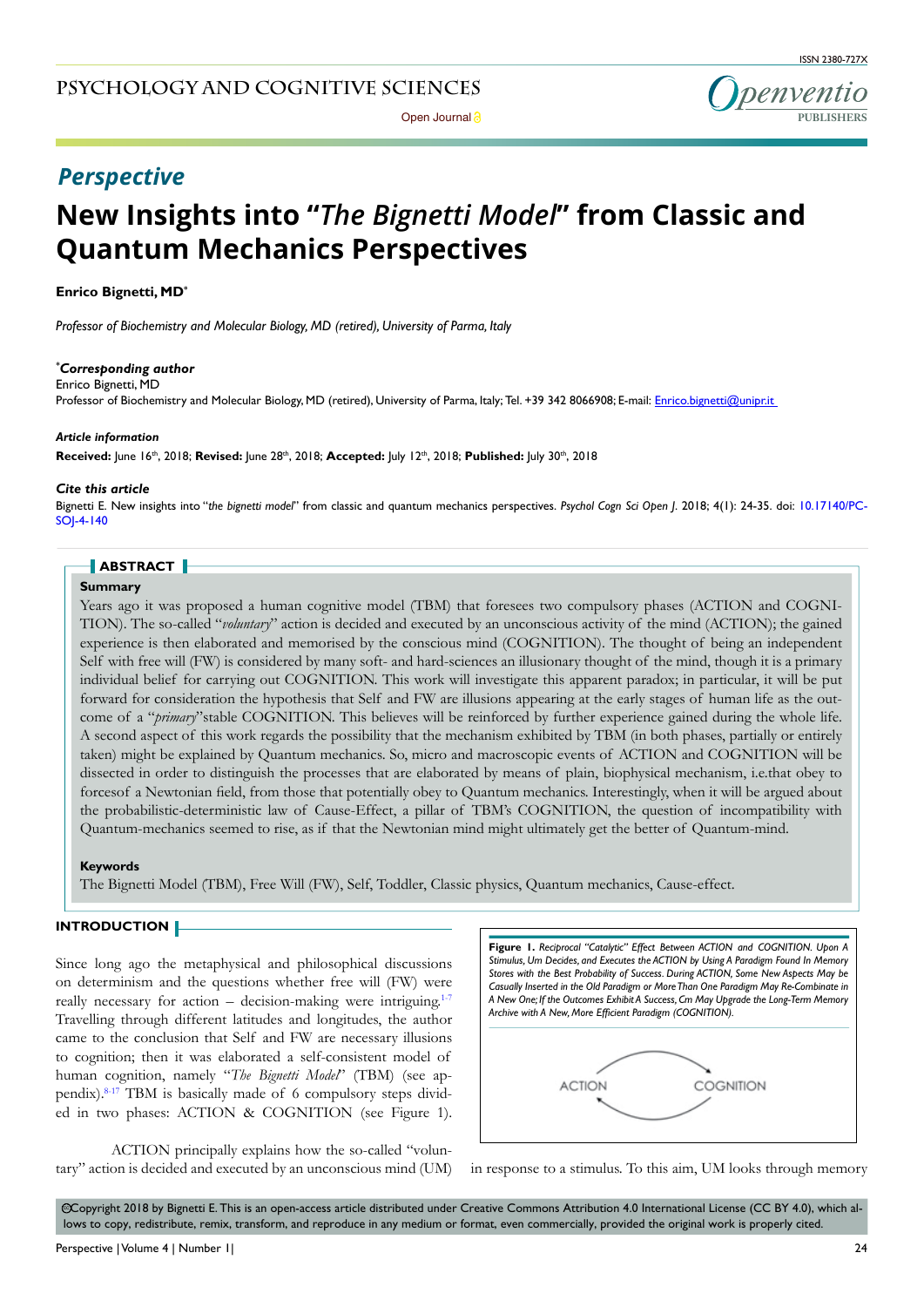

stores to find a paradigm uploaded in past experiences that might have the best probability of success. COGNITION principally explains how the mind can learn and memorize a basic skill, a behavioral paradigm or a superior knowledge by means of the individual experience gained in the course of present ACTION. Ideally, at born, the individual mind may start like a tabula-rasa or at a minimum level of knowledge; then, knowledge grows up to saturation, according to a hyperbolic learn-trough-experience function (LTE). The more a stimulus is repeated, the deeper will be the skill on how to react positively to that stimulus, up to a maximal behavioral efficiency.[16](#page-9-2)

As one can see from TBM the pillar of cognition is that Conscious Mind (CM), elsewhere indicated as the Ego, $14-15$  works like an inner witness that deludes itself of having freely decided the actions and self-attributes a prize or a punishment depending on the degree of success of the action outcomes. Therefore, cognition stands principally on the illusion that the action – decision-making is made possible by the existence of Ego's FW (note that the kind of FW to which we always refer is the one cited in Stanford Encyclopedia of Philosophy). "*Free Will is a philosophical term of art for a particular sort of capacity of rational agents to choose a course of action from among various alternatives*"[.18](#page-9-4) Moreover, the idea of possessing FW confers Ego the action responsibility, so that both reward and blame are motivational self-attributed incentives that foster learning and memory processes (COGNITION) (by analogy see Skinner and classic Operant conditioning). The knowledge upgrading in short- and long-term memory archives, i.e. the day-by-day experience's gain, will provide new skills for further action. This upgrading is carried out by means of alearning-through experience process (by analogy see Bayes' information theory<sup>16</sup> by the Ego (see Figure 2)). So far, learning-through-experience (LTE) mechanism proposed by TBM have been theoretically elaborated on the basis of behavioural neuroscience.



Here, an important work issue is that the basic ground of TBM is the idea that intentions, i.e. action-decision making deliberated by the mind, is causally effective in the physical world, psychic and material. Recently, Bignetti et al. have carried out some experiments of classic psychophysics to test TBM; the data could be easily interpolated by rational curves derived from a mathematical model that is compatible with TBM[.19-20](#page-9-5) The first psychophysical experiments are not enough to consider TBM's theory validated. A more appropriate analytical method (e.g. fMRI) should be applied to a better localization and timing of brain areas engaged in AC-

TION and COGNITION. In the meanwhile, it was also realized that TBM theory implies the existence of a psychic force which is not acknowledged in classical physics; that force exerts a causal influence on the brain and, through it, on other bodily organs, as a result of which the total momentum energy of thebrain is changed. To this concern, what bothers us is not the ACTION which is made by UM in response to an external stimulus; this action – decision-making exerts a physical-chemical force by reproducing a physical-chemical paradigm already present in memory stores. Since it is the result of a physical intention and not a quantum intention it is itself made of physical matter; then, it is plausible that it might be causally effective in the physical world. Rather, TBM's transition from ACTION to COGNITION that seems to imply an illogic jump, should be concerned. In the right moment that ACTION is occurring, Ego self-attributes the action responsibility, thus evaluating that ACTION on the basis of what was good or what was bad, with respect to a-posteriori expectations. This learning process by which COGNITION intervenes first is a mechanism that transforms a neurochemical signals (matter) into a psychic signal (knowledge). Then, this psychic information is transformed again into neurochemical signals to be used to upgrade memory stores. Therefore, the main concern has been how conscious mind can manage a psychic information and then, how that information can be converted again into a neurochemical signal in memory stores? Up today, TBM has never taken into consideration that this jump is incompatible with a classic Newtonian perspective, so that it might rather involve a quantum mind.

# **THE FURTHER INSIGHTS IN TBM UNDER THE PERSPECTIVE OF A CLASSIC NEWTONIAN UNIVERSE**

#### **The Thermodynamic of Thinking Process:**

In "*The continuity of mind*", Spivey<sup>21</sup> clearly explained how mind never stops the thinking process. Attractor basins resonating within neuronal networks generate force fields; so, the thinking process coded by electrochemical signals moves from one network to another attracted by these basins, like a caravel sailing at the mercy of the wind. The information content is influenced by the nature and the proximity of the basin. According to this mechanism, a thought that seems full of sense does not come completely to an end; yet, it leaves a feeble trace that is gently pushed towards new attractors under the influence of close force field; along its travel, a new attractor might supply this trace with a new source of energy/information, giving rise to a renewed thinking process. Concluding, one can deduce that, the continuity of mind in Spivey's perspective is, on the one hand, compatible with the generally accepted view that mind activity has evolved towards a statistic-probabilistic computation mechanism. On the other hand, the caravel, while meeting up with the future lands, never has the mishap of a calm sense. Moreover, a thought produced outside a brain, i.e. outside the reasoning flow of a brain, cannot be inculcated in it, unless preliminary sensory inputs predispose adequate attractors

Actually, it should be concerned that when a thought (caravel) runs away from an attracting basin and points to another one has not the same content as before otherwise the process could come into conflict with thermodynamics. As already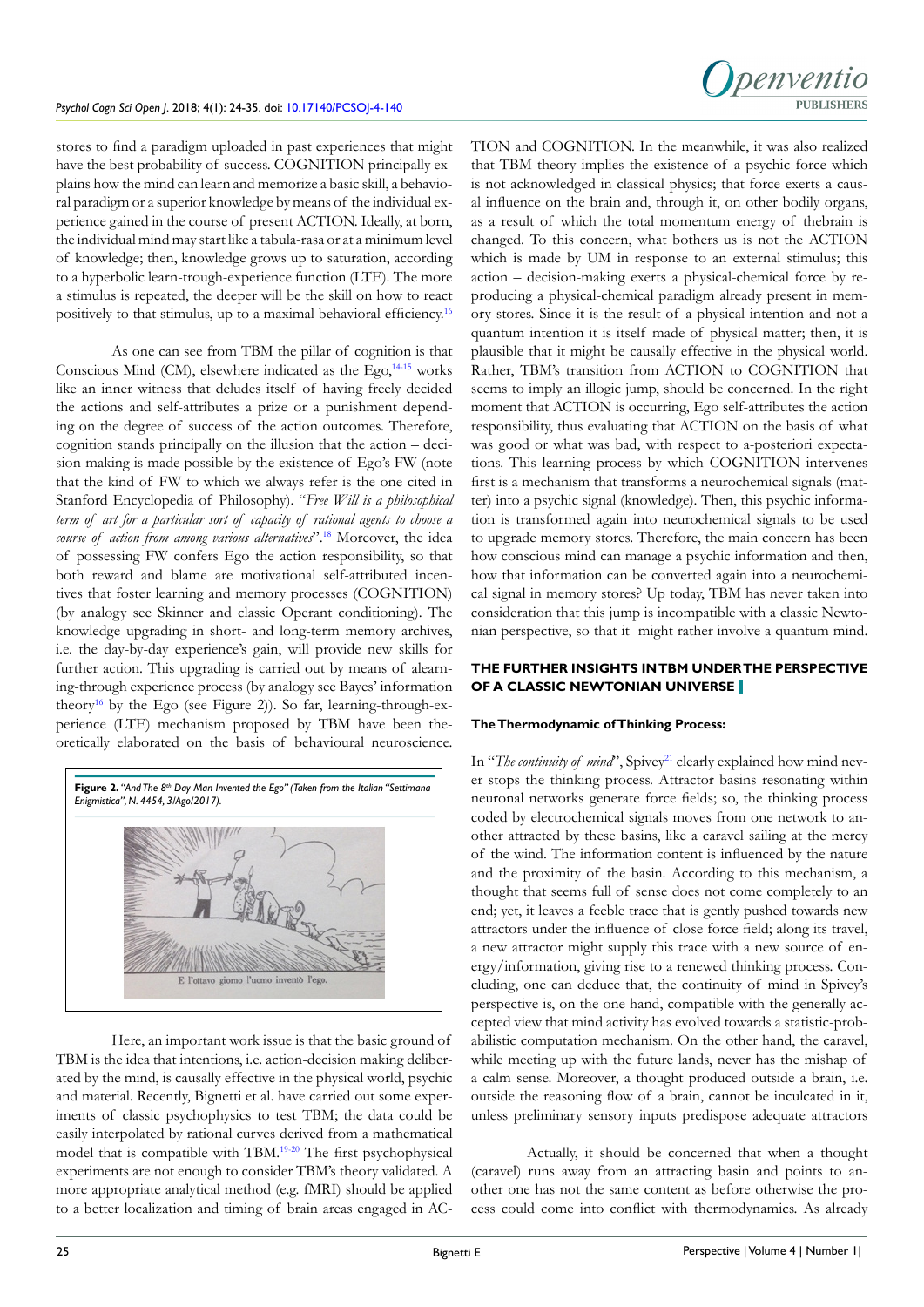explained in a recent work, $17$  by saying that the information implicit in a thought is totally manipulated by attractors instantiated behind and ahead, one should admit that the mind can never step aside the flow of its thoughts. In conclusion, the thinking process does not leave any room to the kind of creativity and autonomy that people presumes to possess; serendipity, intuition or any other psychic ability always springs somewhere from a thinking flow that is solicited by some hidden stimuli. Moreover, although incompatible with true FW, this mind might well delude itself to possess it: a lucky illusion, one would say, since, on that illusion the pillars of COGNITION can stand on.

Almost the same inferences could be drawn by investigating the thermodynamics of the thinking process at the molecular level.<sup>[8-11,](#page-9-1) 16-17</sup> By considering the pattern of a thought as a free energy profile of a catalyzed reactions, it was concluded that a thought can be considered a compulsory sequence of reactions "*catalyzed*" by a well-organized network of membrane pumps, enzymes, channels, etc., whose molecular products function as substrates for the next ones in the reasoning flow. The reactions driven by neurons (and neuronal networks) follow the path which is favored by the arrow along with the parallel degradation of molecules of high chemical potential (like ATP or GTP or others) can dissipate Gibbs Free Energy (see Figure 3); from a thermodynamic point of view,



a thought will never end unless it will fall into a basin with molecules with very low energy content. In analogy withthe caravel that willreach a calm see, a thought might conclude is travel and find a completion in as table situation, for example when is archived in long-term memory store.<sup>[22](#page-10-1)</sup> By means of the analogy with a Biochemical system, the author theoretically investigated nature and function of Self. Then, the author's hypotheses was compared with various theories on the personal identity (PI) found in the wide landscape of soft- and hard-sciences. In accordance with many Western and Eastern philosophers,<sup>23-36</sup> it was concluded that since mental activity is conditioned, deceptive and often incorrect, the conviction of possessing FW may be conditioned, deceptive and incorrect as well.

#### **Motivations and Rewards in TBM:**

Unlike the numerous theories and models about the mechanism of human cognition till now present in the literature, TBM is really the unique one that reconverts FW-illusion into an essential ingredient on which cognitive processes underlie. To validate this hypothesis, recently, Bignetti et al.<sup>19-20</sup> carried out press/no-press psychophysical experiments by using salted and sweet foods images (respectively "*press*" and "*no-press*" cues) that were projected onto a computer screen. Upon cue recognition, subjects had to decide whether to press or not, as fastest as possible. By this means, subjects' decisional ability could be correlated with the shortening of the reaction times (RT). The results showed that subjects' ability increased hyperbolically as a function of repetitive trials, up to a physiological limit, thus exhibiting a typical learning-through-experience (LTE) function. Moreover, the introduction of different "press" cues in the same test reduced the slope and the limit of the hyperbole, thus working as distractors. Most probably, each novel salted cue had to be recovered from Long-Term-Memory, thus delaying the overall response. On the contrary, neither semantically different images (like a car or others) nor sweet cues did play a negative effect. Our cognitive test was designed to monitor an action-decision mechanism within a homogeneous population of University students that offered gratis their commitment. It is known that personal experience lived with a full subject's motivation is required in tests that are based on learning new skills, deepening the knowledge, reinforcing opinions, upgrading long-term memory content, etc. Among the reasons underlying this process, great importance is given to reward and punishment. Schultz<sup>37</sup> has divided rewards mainly in two classes: "primary" (e.g. food and beverages that satisfy an urgent need of substances for survival) and "non-primary" (e.g. those substances that enhance the function of primary rewards, that ensure gene propagations, enhance the chance of reproduction and favour evolutionary selection). Primary rewards are also considered homeostatic: for instance, food given as a reward after a test can be considered a primary homeostatic feed-back since it erases the urgent stimulus of hunger. His subdivision seems to be compatible with the finding that the two mechanisms travel along two different anatomical pathways in SNC. Actually, no cognitive ability test in humans uses primary rewards; in this case, the rewards can be usually classified either as "intrinsic", like the achievement of an inner, emotional or intellectual pleasure, or "*extrinsic*", like tangible prizes, money or so. Some psychologists (the author agrees with them) consider that tests made by volunteers, being moved just because it is inherently enjoyable and not because merely conditioned by win money, leads them to engage in exploration and other behavioural tests. According to the literature, the development of broad competence can be better favoured by activities driven by curiosity in the absence of explicit reward, rather than being directed to more external goals.<sup>38-39</sup> This attitude represents a great difference with respect to machine learning that may not cope flexibly when facing new problems. A first hypothesis we drew from these data, was that subjects' ability increases from trial to trial because the paradigm for a correct action – decision-making is upgraded on the basis of the degree of success of the action outcomes. According to TBM, a successful action outcome might work as an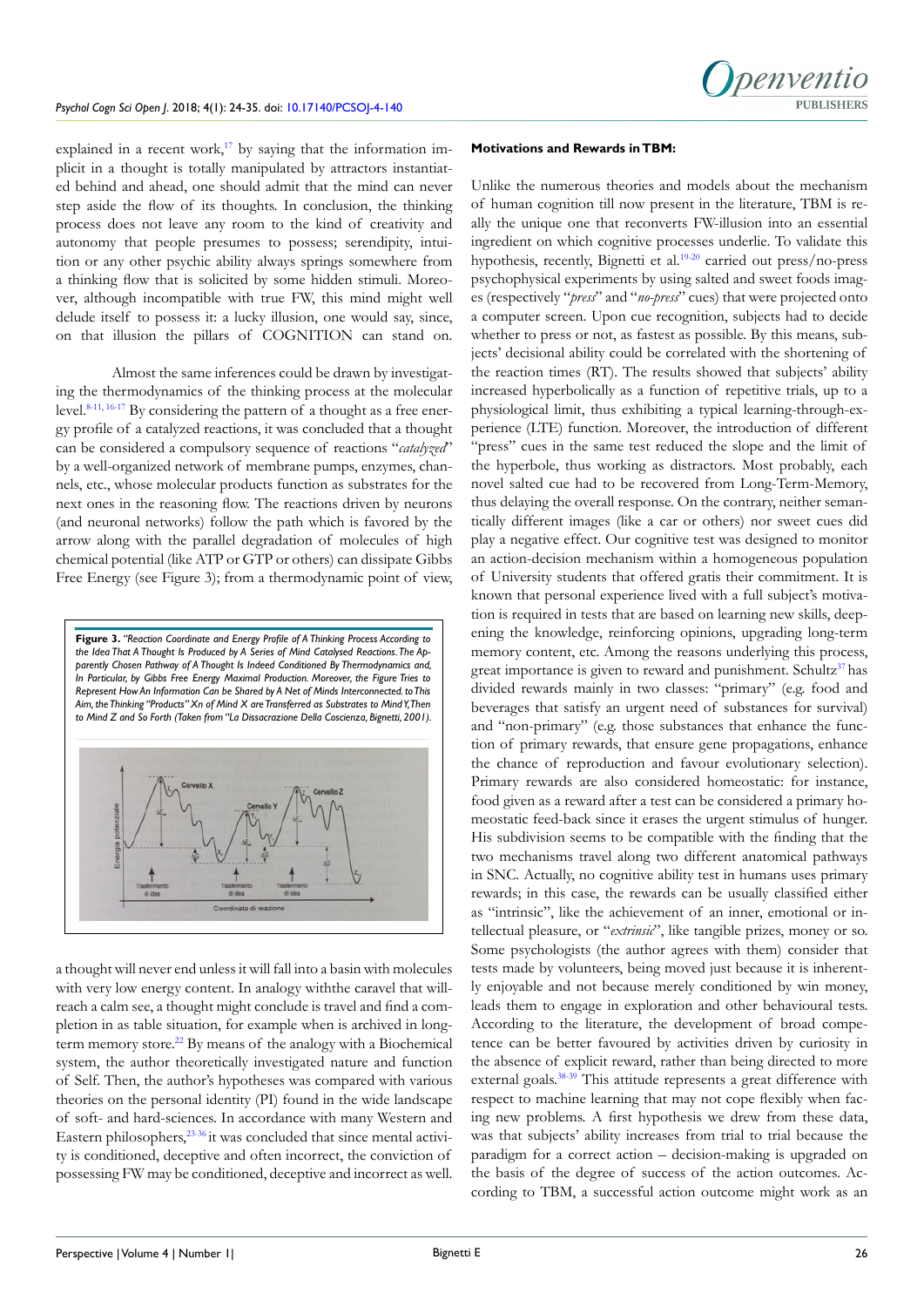

intrinsic reward for the improvement of cognitive ability. This ex-post upgrading undergoes a mechanism similar to information processing and upgrading in Bayes' information theory.[40-42](#page-10-5)

As already discussed elsewhere,<sup>15</sup> Tolman's "Cathexis"<sup>[43-44](#page-10-6)</sup> represents the knowledge of what could occur in the presence of a stimulus; then, one could predict the degree of success of his own actions in response of a given stimulus if he has been already engaged in it or in a similar one in the past. Unlike Pavlov, Tolman claims that an unconditioned stimulus cannot automatically trigger a successful response; the incentive value of a voluntary action is instantiated in the motivational system as a post-adaptive mechanism. In other words: every time we act, we have the opportunity to find out our incentives and test their relative efficacy; thus, we may not only deduce something new about the stimuli, but we may also evaluate the adequacy of our motivations with the reaction to it. Then, cognition and motivations both depend on action outcome, so we can learn how to finely tune the system for the future.<sup>9</sup> Experiments performed in rats demonstrating that the rats failed to drink sweet drinks when feeling thirsty for the first time due to sudden water deprivation, confirmed the Tolman's thesis.[45-47](#page-10-7) Cathexis may perfectly explain also the results of our press/no-press tests. According to TBM, the cognitive performance is determined by the outcome of the action itself; in fact, depending on the degree of success of every action, the subject self-attributes a prize or a blame as incentive values on the basis of which he feels psychologically gratified. Then, one may infer that when the knowledge in mind is still low (i.e. the mind is like a "*tabula rasa*"), action–decision mechanism is mainly driven by a probability-based reasoning leading to a low success so far; while, actions with high probability of success do occur in expert agents since UMs' choices converges towards a single deterministic protocol. In conclusion, human cognition proceeds trial after trial to acquire high-levels of knowledge by means of a post-adaptive mechanism; the probabilistic-deterministic shift of the couple ACTION-COGNITION in TBM is the most striking examples of the Darwinian evolution of knowledge, $9,11$  thus in contrast to the Lamarckian-type of cognition theory based on the mirroring of other's actions, proposed by Ramachandran.<sup>48</sup>

An interesting evidence that emerges from this investigation is that an agent can improve target precision and shorten the timing of execution of a voluntary action upon repetition of the same stimulating experience (let's imagine a tennis player who spends his life training himself in a tennis court, or compare a beginner driving a car with an expert). Moreover, it is quite clear that to improve a cognitive performance, the same original paradigm must be repetitively exploited; this is possible only if the stimuli share common semantic features (graphic, verbal musical, etc.). Conversely, in case the different stimuli do not belong to the same semantic category (the so-called "*distractors*") then UM must adopt different decisional paradigms corresponding to new targets, every trial; this necessary impairs agent's LTE either by opposing to RT shortening, by introducing several mistakes on the target recognition and by incurring in paradigms mismatching.

# **Why do People Believe so strongly in FW? A TBM-Based Hypothesis:**

When people proudly claim to use FW, that claim does not coincide with the right moment of the true action – decision-making. It's odd that people will never ponder that the explicit belief in FW isn't synchronized with action – decision-making; in fact, the thought of possessing FW is per-sea complete action that appears in mind independently on the action.

On the one hand, as it was discussed in preceding papers, the 3rd-person and the 1<sup>st</sup>-person perspectives (3PP and 1PP, respectively) on the nature of Self and FW cannot coincide since, they start at different times, originate from different premises and follow different attractors. Then, it is almost impossible that 3PP idea of Self and FW as illusory by-products of the mind<sup>[12-14](#page-9-9)</sup> could be instilled into a 1PP mind; instead, on the basis of religious faith, it is much easier that 3PP and 1PP minds may coincide on the believe of the existence of a Soul-inhabited Self. In general, if one excludes religious motivations, Self and FW are differently perceived by 1PP and 3PP. 3PP assumes an objective point of view when commenting both others' actions and one's own action, thus standing on a rational and detached mode; furthermore, a scientific view point of 3PP usually denies the existence of a Soul-inhabited Self[.49](#page-10-9) Conversely, typical of 1PP is the prejudicial, affective mood that describes one's own actions as the endeavour of a FWequipped Self[.50](#page-10-10) So 3PP can unveil the psychological motivations that lead to 1PP but not *vice-versa*. This mechanism better concerns with TBM hypothesis according to which Self- and FW-illusion might rise from a fictitious experience of the mental faculties.<sup>[9-12,](#page-9-8) [14-15](#page-9-3)</sup>

As a matter of fact, due to reiterated voluntary actions, cognition is progressively improved in accordance to the expectations; this ex-post evidence reinforces the individual conviction of possessing FW. In addition, these practical conclusions have suggested us the reasons why the idea of possessing FW is so strongly bound to people.

However, one thing is still obscure. According to TBM, ACTION is decided and executed by UM so that the conscious idea of being a Self with FW will never steer an action but will function as a necessary basis for COGNITION; so, the questions still unsolved are: "*Which is the psychological origin of a so strong belief in the existence of a Self with FW and how does it rise?*" The rise of a personal identity (Self) in mind was tentatively ascribed to the very initial steps of life, possibly, with the intra-uterine experience. At this stage, the skin splits the word into inner and outer domains and the brain is on the inner side of the two; this asymmetric localization determines the rise of a  $1PP<sup>8-9</sup>$  As it regards the question on FW, the arousal may coincide with Toddler's age, i.e. the first 3 years of a child that are characterized by the most fruitful phase of social and affective interactions with the environment. This phase is known as crucial for children's grow since it is characterized by the greatest development of cognitive, social and emotional stage in humans' life.<sup>51-52</sup> In most cases, tantrum is associated with frustration, anger or other emotions that children do not know how to deal with. However, tantrums are one of the most common forms of problematic behavior in young children, but tend to decrease in frequency and intensity as the child grows older. The toddlers' critical age, interests us mainly for two milestones: 1) the first one is the awareness of a Self; at about the age of 1-2-year-old, a child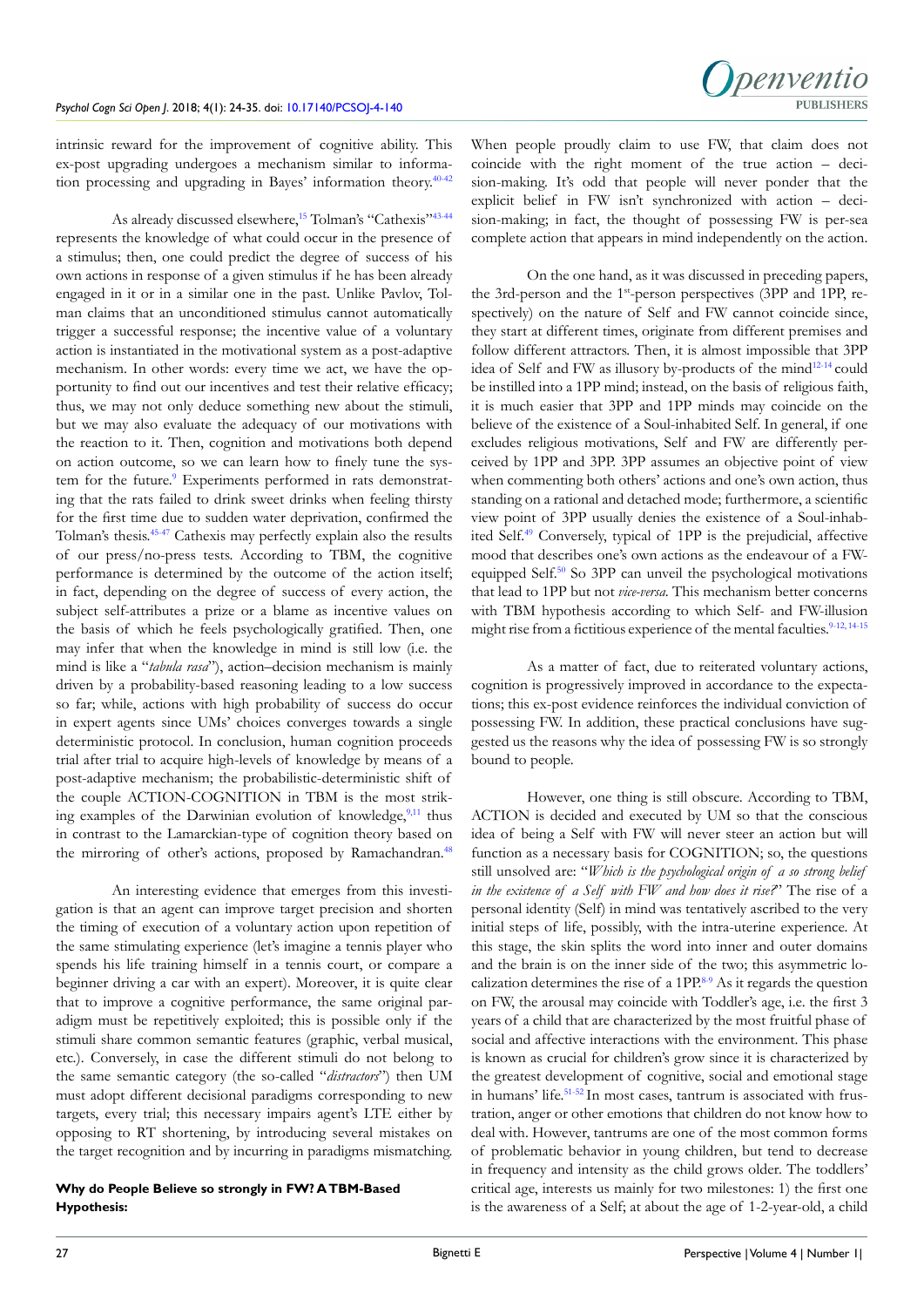will begin to recognize herself/himself in a mirror as a separate physical being; the presence of her/his own PI with thoughts and actions are early perceived; 2) The second behavior should be considered, is the toddlers' phase of "*Bossy*" with parents and caregivers; orders them around and the phase of "No", i.e. the refusal to with stand their commands and rules; this phase reveals a dare to dictate their own will upon the others' one [\(https://www.mother](https://www.motherforlife.com/baby/13-36-months/psychology/1392-the-no-stage.thtml)[forlife.com/baby/13-36-months/psychology/1392-the-no-stage.](https://www.motherforlife.com/baby/13-36-months/psychology/1392-the-no-stage.thtml) [thtml;](https://www.motherforlife.com/baby/13-36-months/psychology/1392-the-no-stage.thtml) [http://www.parkchildcare.ie/how-to-deal-with-the-no](http://www.parkchildcare.ie/how-to-deal-with-the-no-phase.html)[phase.html](http://www.parkchildcare.ie/how-to-deal-with-the-no-phase.html)). Up to us, this preliminary sense of Self that possess a full or at least a conditional FW, may represent the "go" step for a TBM-based cognitive grow that will self-reinforce whole life ahead.

#### **Duality or Not? The Answer comes from The Far East:**

In a Hindu text one can read: "*…Ganesha sits on the psychic lotus of the Muladhara Chakra, the ganglia of nerves at the base of the spine of man which governs time, matter and memory…*". As the aspirant worships Lord Ganesha, he slowly enters the Hindu religion. Once this connection is firmly established he has gained divine protection. But he loses one thing…that great Western free will to which everyone aspires and which audaciously claims, "*I can do whatever I want to, whenever I want to. Nobody is going to tell me what to do!*"--this so-called free will is lost. Yet, it is not a great loss. Man's own personal will, his free will, is a feeble and insignificant force when compared to God's will. He can unweave you from your karma, simplifying and purifying your life. This happens once you have established a personal relationship. Soon thereafter changes will probably begin to happen in your life, and you may go through difficult times. Don't worry if that happens. Know that at such a time you have surrendered your free will, and now it is God's will that guides your life" ([https://www.himalayanacademy.com/media/books/what-is-hin](https://www.himalayanacademy.com/media/books/what-is-hinduism/web/ch23a.html)[duism/web/ch23a.html](https://www.himalayanacademy.com/media/books/what-is-hinduism/web/ch23a.html)). It is clear that this Hindu sage refutes FW, at least its folk meaning, since he considers the fate in God's hands a safe travel to the destination; incidentally, not believing in God, the innermost meaning of this message might appear as a sort of glorification of "*determinism*"; then, either you will not accept the leadership of this special "*driver*", thus suffering the pain of an everlasting conflict, or you inwardly accept it so that you will definitely become an enlightened man. Different Hindu sages share this position: either you don't see that FW is an illusion and you delude yourself to be the driver of your own car but or you escape from the mental restrictions and accept that your personal Self might dissolve into the Universal Self. In the first case, the mind is typically dual: me and you, brain and mind, body and soul, etc.; then, perceiving yourself dissociated from the rest of the world, your life will be a painful, heavy sacrifice and an inner conflict. In the second case, recognizing that mental limits are detrimental to the Self, you perceive to belong to a bigger, unique Reality, in peace with all. In Hindu philosophies of Vedic tradition there are two orthodox Darśana that describe well the two situations: Advaita and Samkhya. In principle, both of them consider the Vedas as a reliable source of knowledge; however, Advaita admits Ishvara (God) as the final cause of all. Moreover, an individual "*is*" the absolute Self or Awareness, the Cosmic Spirit (also known as Brahman); though Self is an empirical reality, it is not perceived because of Maya (illusion), that prevents the unveiling of what it is; if an indi-



vidual cannot find the way of unveiling our ultimate divine nature (to this aim some Advaita schools accept the existence of FW), she/he will never escape from Sasāra, i.e. from the pains of ignorance, impulsiveness and inertia due to a cyclic dyeing and rebirthing in the world of Maya. On the contrary, Samkhya is considered strictly a dual, atheistic philosophy since admits the existence of two entities governing the world without any reference to God: Prakriti (the active matter; a sort of Natura Naturans that moves and makes everything) and Purusha (the inactive consciousness that embody the apparent Self or Ego). Advaita and not Samkhya gained high popularity in the west and middle East; most probably, because it sounds in tune with the doctrine of the three major monotheistic religions, standing on the belief on a unique God and on the existence of human FW (for analogous reasons, Buddhism, a Hindu heterodox philosophy, shared the same success as Advaita). However, on a closer inspection of renowned philosophic sources, Samkhya is neither "strictly" dual nor atheistic. At first, it might be worthwhile to cite a comment on Bhagavad Gita (one of the maximal expression of Hindu philosophic literature) written by Sri Aurobindo, an "enlightened" philosopher and mystic;<sup>53</sup> he well explains that Purusha deludes to be Prakriti: he dresses her clothes and takes the merit of her successful actions, and embodies her unstable personality by saying "I am this, I am that", in his stead. In truth, Aurobindo claims that Prakriti is playing the role game of an aware witness that makes nothing to undermine the pretentious and arrogant Purusha's role (i.e. the human Ego). The stands on the reason that if the frivolous personality of Purusha should be punished, the subject might fall down into a tamasic, depressed inaction, thus threatening life's stability. It is clear that Aurobindo, does not want to attribute Prakriti a Divine nature though he seems allusive that the cosmic law governing the world derives from a unique energy source like that. The fact that Samkhya does not explicitly mention God is not necessarily the proof of its atheistic nature; the existence of God or supreme being is not directly asserted, nor considered relevant by the Samkhya philosophers. For instance, according to the vivid image of Radhakrishnan,<sup>54</sup> the inseparable couple Purusha and Prakriti carries on a unique design of the Universe, like a lame on the shoulders of a blind; elsewhere, Prakriti is compared to the Aristotelian God. Another example of orthodox Darśana that does not explicitly mention God, is Yoga. Ancient Yoga schools encourage people to experience Ishavara (the Supreme Soul) inside us by means of practice and meditation and not only by the mind, quoting famous Patanjali's "*Yogas chitta vritti nirodha*". In conclusion, after a brief psychological-sociological travel through some Hindu Darśana, the final message one can draw is that it's up to her/him to rely completely or not on human mind; if so, by faith in it, she/he must believe also in God and in FW. Otherwise, the search of a cosmic Self must be carried out as a whole, i.e. to see the problem under a holistic perspective an individual cannot limit our glance from inside-out our mind.[8](#page-9-1) To this regard, the message of the enlightened philosopher and mystic Krishnamurti merits consideration. He was born in India, a land where mental introspection is thoroughly exercised to discover the limits of the mind and find the way to escape from them. His constant search of truth and curiosity of life gave him the opportunity to approach the secret maze of human mind from several irrational and rational points of view. So that, at the beginning of his life, he made wrong choices; however, once enlightened, he gave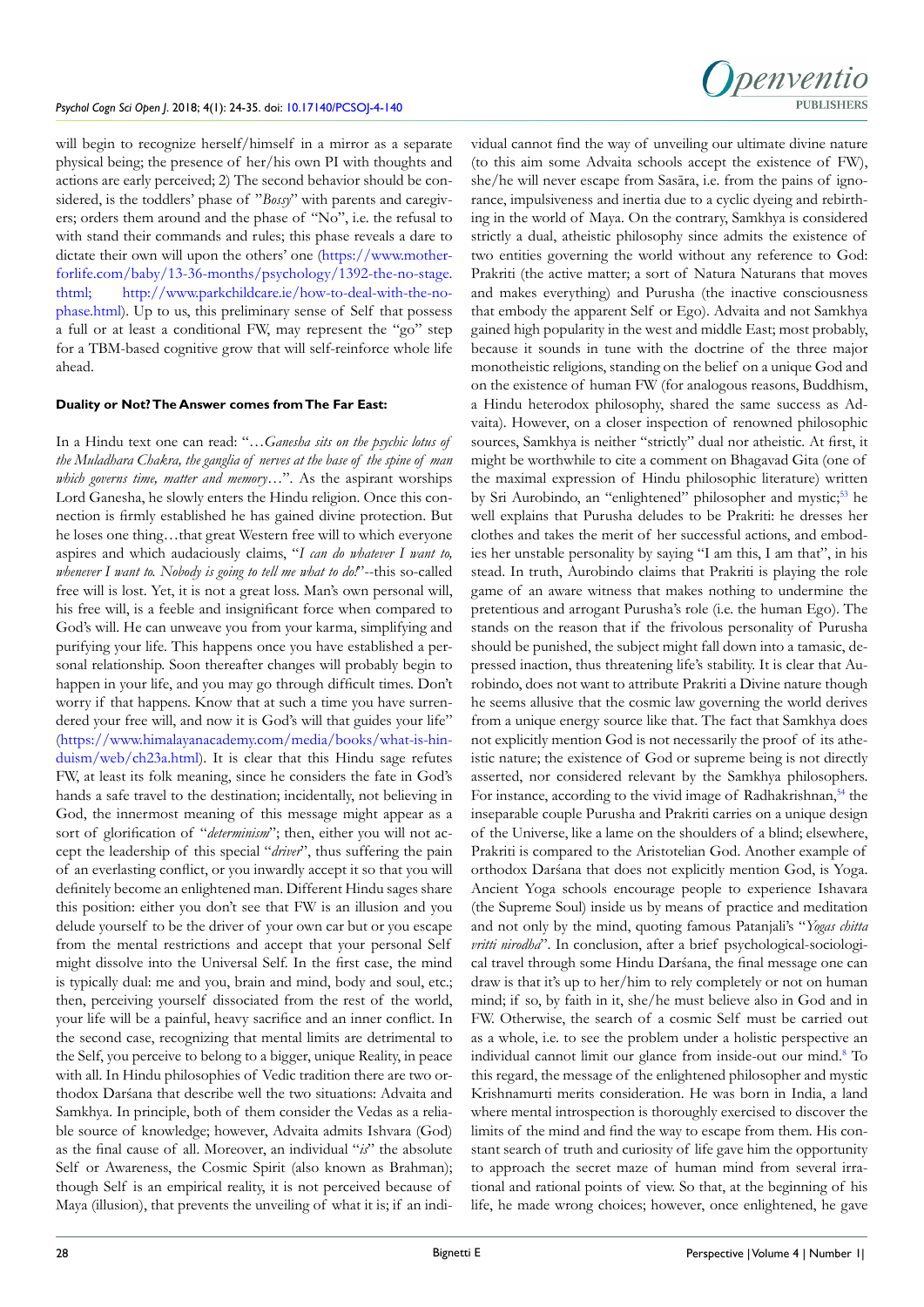a strong, public talk to refuse any sort of psychological conditioning, any allegiance to any nationality, caste, religion, or philosophy. Therefore, he spent the rest of his life travelling the world publicly restating his conviction: "*I maintain that truth is a pathless land, and you cannot approach it by any path whatsoever, by any religion, by any sect*". With regard to FW, he gave in 1978 a famous conversation with Buddhist scholarsin which he analyses where originates the idea of FW in human mind.25 The conclusion was that FW is a desire of Ego; therefore, there isn't an action really free if it originates from Ego. If Ego and his memory content poses fences to the thinking process, the mind is conditioned; so the action cannot be perceived as a whole. In few words, Krishnamurti was used to affirm that our present action is a revival of our past; a true inner revolution is to see this vividly, i.e. realize the maze into which thoughts are always entrapped is the inevitable premise of our thinking process. Mind that trusts in his thinking mechanism is conditioned to a dual and does not open to a whole compassion and enlightenment.

TBM has been elaborated by positively considering many of the concepts above resumed. At first, the personal identity (PI) of a subject entirely stands on its memory content, so that when PI intervenes in an ACTION, subject's memory content is engaged and, then, up-dated on the basis of a new experience, by COGNITION. The so-called "*voluntary*" reaction to a stimulus, i.e. ACTION, is decided by UM; be either rationale or emotional, AC-TION is elaborated on the basis of a concrete, coherent paradigm found in memory stores. The way by which the paradigm is chosen stands on a criterion of probable affinity or identity with past situations. At second, according to Western philosophies, mind as well as the most sophisticated technology that mind can conceive, are intrinsically limited; mind's limitations though, do not exclude there might be still room for experience-based cognition. Critical functions such as inference, induction or correlation ultimately manage our memory content; if memory plasticity could not be accomplished, people would still live at the era of the caves. At third, UM and CM, i.e. the two interpreters in TBM of ACTION and COGNITION, respectively, remind the roles of Prakriti and Purusha in Samkhya. UM makes the decisions and actuate the actions while the awareness comes a bit later with CM; since CM hasn't a retrograde vision, thinks to be the responsible agent, thus deluding itself to be the action-decision maker instead of UM. To this one may comment that, according to 1PP, ACTION and COGNITION are attributed only to a unique actor in the scene, i.e. to CM; however, soul-inhabited Self is a necessary pre-requisite so that FW and the associated rewards may play a primary role in COGNITION. Therefore, according to the 1<sup>st</sup>-person perspective, a dual vision of the world emerges. On the other hand, duality appears also from the 3PP of TBM: ACTION and COGNITION are figured out as a dualistic mechanism based on different interpreters, such as the deterministic power of the nature (UM) *versus* the subjective illusions of possessing Self of FW (CM). Actually, according TBM, the duality between 1PP and 3PP seems to be only apparent, but it works, at least from a cognitive point of view. As mentioned above: "*…In truth, Aurobindo claims that Prakriti is playing the role game of an aware witness that makes nothing to undermine the pretentious and arrogant Purusha's role (i.e. the human Ego). The stands on the reason that if the frivolous personality of Purusha should be punished, the subject might fall down into a tamasic, depressed inaction, thus* 

*threatening life's stability*". Moreover, on the one hand, a 1PP cannot see this limiting maze that his memory-based mind is constructing around him; on the other hand, the question regarding the 3PP is even more intriguing: is there anybody who has the authority to tell us this perspective is really true? To answer, one should keep in mind that any thought resonates within a mental maze, i.e. within a limited space of work that, in addition, is obscured by Maya. In conclusion, TBM is a description of what the intimate mechanism of cognition might be, with a practical spin-off in science and ethics but it does not wont to support any philosophical or religious discourse on the "truth". Personally, I think that TBM is perfectly compatible with Krishnamurti's teaching, in the sense that the thinking process is our past in action. Except for practical purposes, our mind is intrinsically dual; conditioned by its own physical limits, it will never be able to unveil what we really are.

# **TBM DISSECTION TO EXPLAIN QUANTUM MECHANICAL ASPECTS**

With the advent of modern physics, the old "dualism" tries to reinvent itself by introducing both in physics and then in philosophy, a new list of "*apparently*" opposing categories, such as "*quantum vs classical physics*", "*reality vs. appearance*", etc. In particular, the old Descartes' dualism "*brain vs mind*" (or "*matter vs mind*") disguises in "*matter vs wave*", a new couple better fitting Quantum physics and Relativity. Actually, the members of the new sort of dualism are no longer mutually exclusive or antagonistic, rather they are complementary. This inference can be understood assuming that the image of a "*red*" object is perceived by our eyes and then projected on the brain vision area, so that we can explicitly manifest to see a "*red*" object. The mental awareness of "*red*" is a "*qualia*". This term means a consciousness state that is evoked in the mind, in front of a "*red*" object. The meaning of Qualia goes back to classic Greek philosophers, but the term has latin origins; then, it is discussed by the empiricist Locke; recently, it has raised controversial discussions between Searle and Dennett. The word "*red*" unequivocally evokes the qualia of "*reddiness*" in all people and not that of "whiteness" or "*bluishness*", etc. Other symbols referring to the colour "*red*", likewise a graphical image or the word written in Braille, etc., can be equally used for that quale; though, the corresponding stimulus does not necessarily produce the same biophysical activity in all minds. In conclusion, the travel of our sensation starts from the physical image of a macroscopic red object; then, after a transduction of the image into a series of chemical-electrical impulses, this information crosses a virtual brain-mind barrier thus becoming a mental idea. If a red object has been already perceived in the past, then the same physical-chemical trace that triggers that mental idea of the colour red and not of another, can be easily recognized. In the philosophy of mind, qualia are non-physical entities is; their existence might rise from the idea of an ontological dualism that divides researchers in different schools.<sup>55</sup> By accepting the existence of non-physical entities, further debates as to their inherent natures and their position relative to physical entities point to the acceptance of a dual mind, intrinsically separated. Up to us, the old-fashioned dualism of the couple "*brain vs mind*", seems instead to cooperate by exchanging compatible forms of energies. Therefore, we can grasp one of the major precept of the modern physics: the distinction between subject and object does not make any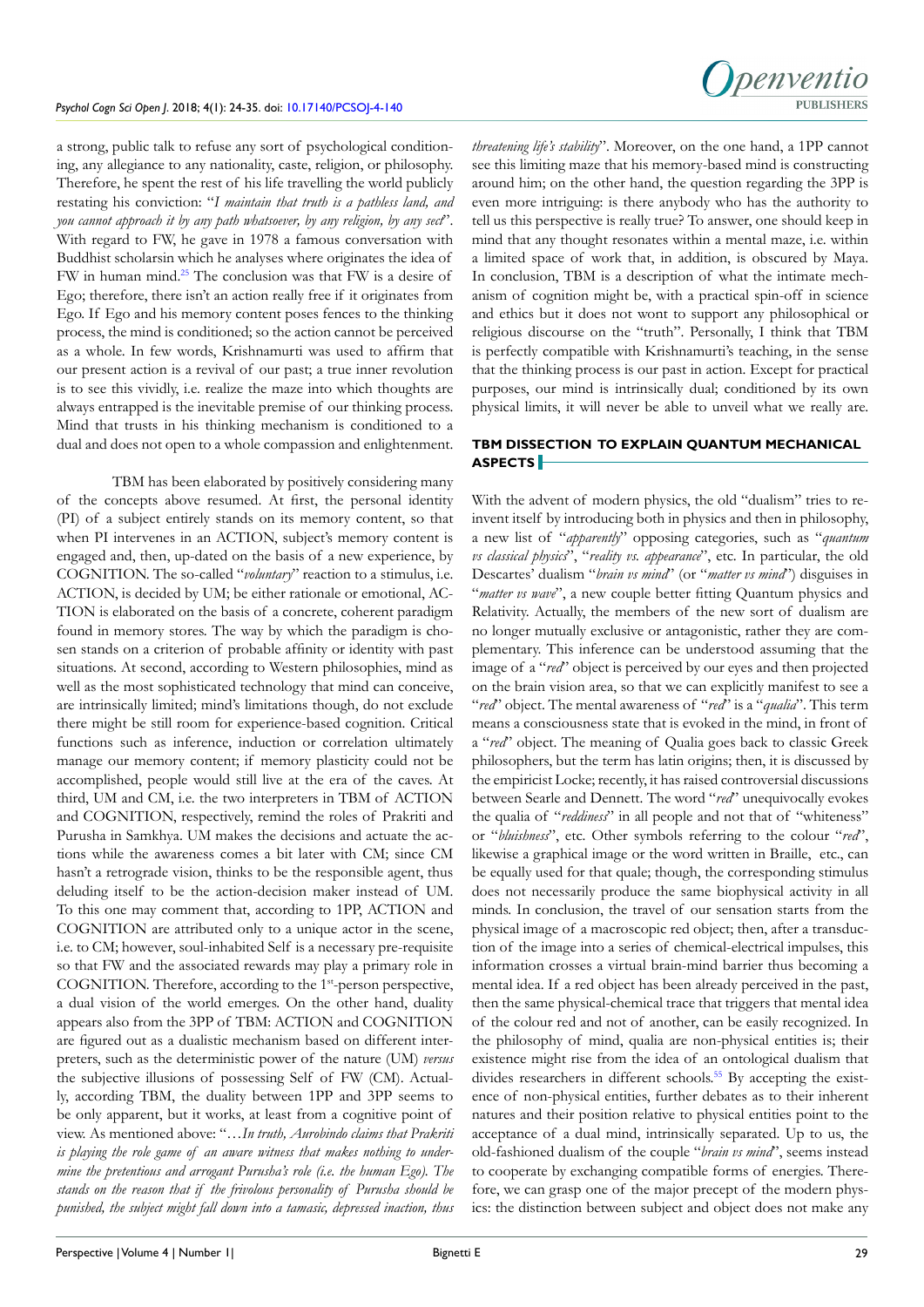Inenventio PURLISHERS

sense, i.e. object and subject are a unique reality; the distinction observed within the coordinates of Classic physics is only appearance according to Modern Physics. Sir James Jeans<sup>[56](#page-11-3)</sup> wrote: "... This dual*ism of appearance and reality pervades the history of philosophy, again dating to Plato. In a famous parable, Plato depicts mankind as chained in a cave in such a way that they can look only the wall which forms the back of the cave; they cannot see the busy life outside, but only the shadows the appearances which objects moving in the sunshine cast on the wall of the cave. For the captives, the shadows constitute the whole world of the appearance the phenomenal world*  while the world of reality lies for ever beyond their ken. Our phenomenal world *consists of the activities of matter and photons; the theatre of this activity is space and time. Thus the walls of the cave in which one feels imprisoned are space and time; the shadows of the reality projected on the walls by the sunshine outside, are the material particles moving against a background of space and time, while the reality outside the cave which produces these shadows is outside space and time…*". The idea that the distinction between subject and object is not real, has profoundly shaken not only people's common sense but also the scientific concern. To understand the reality, a new revolutionary approach to scientific investigation compatible with a non-dual knowledge is needed. To this regard, Schrodinger<sup>57</sup> commented that if modern philosophy would get into a more intimate modality of non-dual reality knowledge, it should deny subject-object distinction; even though, just for practical purposes, we should maintain our belief in it for a useful reference in everyday life. The Quantum physics claims that a subject that pretends to measure an object, is altering so that that reality is the subject's object. Moreover, according to the indeterminacy law, we cannot predict object's location in a Newtonian space by measuring the speed and vice-versa.<sup>[58](#page-11-5)</sup> On this basis, some authors have inferred that FW is intrinsically real since a deterministic correlation between a voluntary intention and the action outcome is nullified by the intrinsic indeterminism. To this statement several comments can be made:

# **Word is Determined or Not? In Other Terms FW is Necessary or Not?:**

One of the most intriguing question regards whether the word is determined or not, in particular whether the cause-effect relationship holds in human behaviour. According to TBM, memory stores contain a series of tailor-made paradigms through which UM may look for the one to be used foractual ACTION; the most affine paradigm to UM's needs will obviously be the one with the highest probability of success. So, the right paradigm to be used, might correspond to the biophysical attractor that might condition AC-TION at best. Upon repetitive stimulation, that paradigm can be progressively adjusted to give the maximal probability of success in the future; so that the next ACTION will become totally automatic and conditioned. Typically, this progression is at the base of the learning trough experience (LTE) mechanism. A consequently question thatderives: "*If COGNITION is determined by post-adaptive experience-based learning, why do we need believing in FW?*". To make TBM (LTE) possible, our mind has excogitated a mechanism by which the illusion of possessing FW plays a functional role in cognition. Sometimes quantum scientists claimed that in sub-microscopic word scale natural processes are not determined due to the indeterminacy law; for extension, it was inferred that FW might exist so that we cannot predict the future. Our rebuttal to this is that sub-microscopic events do occur in the biophysical word that underlies mental processes; however, mind is concerned of macroscopic events so that an individual is totally unaware of the indeterminacy effects on sub-microscopic word. The apparent paradox is that the macroscopic scenario of the real that opens in front of everyone's eyes, stands always on classic physical chemical laws, though this real hides a sub-microscopic word with quantal properties. As a matter of fact, thismay occur since every minimal detail of the real word a subject can see and measure, is determined by a large mean of microscopic events varying in space and time; this mean appears stable and predictable, i.e. it is probabilistically determined and easily interpretable by the subject.<sup>59-60</sup> This hypothesis holds also for the "*macroscopic cause*" (stimulus) of an expected voluntary reaction. If this "*cause*" repeats, one may gamble that also our reaction (i.e. the "*effect*") will be always the same…because our mind is conditioned to work in a macroscopic dimension. This inference leads also to conclude that the indeterminacy of which quantum scientists are talking, is absolutely irrelevant from TBM point of view; the FW idea that any individual is strongly attached to when describing his or others' voluntary actions, has nothing to do with law of indeterminacy (see FW definition in INTRODUCTION).

# **The Cause-Effect Relationship in TBM:**

As said above, the indeterminacy law may be addressed at processes that occur at the sub-microscopic level; this concept may apply to the arousal of sensory stimulations, i.e. when stimuli are striking the neurological apparatus of our brain and then are transduced into inner information. Therefore, the objectivity (if any) of the stimulus is "*subjectively*" interpreted because the interaction (entanglement) with SNC modify the information we are going to compare with memory content. As exemplified above for the qualia, colour "*red*" rises always the same "*qualia*", this means that the objective sensorial interpretation is reliable; as well as the reaction by which we pronounce the word "*red*" or we decide to mix it with "*yellow*" to get orange, is reliable. In other terms, since outer stimuli cause always the same inner intentions and, in turn, inner intentions cause reliable individual actions, the sub-microscopic indeterminacy that might underlie the macroscopic information processing, does not impair it. Concluding the cause-effect relationship which our thinking process stands on, is safe!

#### **The Randomness Objection of Schroedinger:**

On the other hand, it cannot be demonstrated whether people under the effect of an indeterminacy-based FW would react exactly the same way going back in time, since the Moviola cannot be rewound in order to reproduce the same situation as before. Moreover, according to TBM, people becomes aware a-posteriori of how things are going on, and the illusion of possessing FW arises a-posteriori as well. So that the indeterminacy-based FW that quantum scientists are discussing about, has nothing to do with the FW folk idea that all people delude to possess (see dictionary's citation above[.17](#page-9-6) Conversely, there are scientists who stand against connecting quantum indeterminism with free will, on the basis of Schrödinger's randomness objection: "*…voluntary decisions reached after deliberation cannot be compared to chance events…*"[.61](#page-11-7) According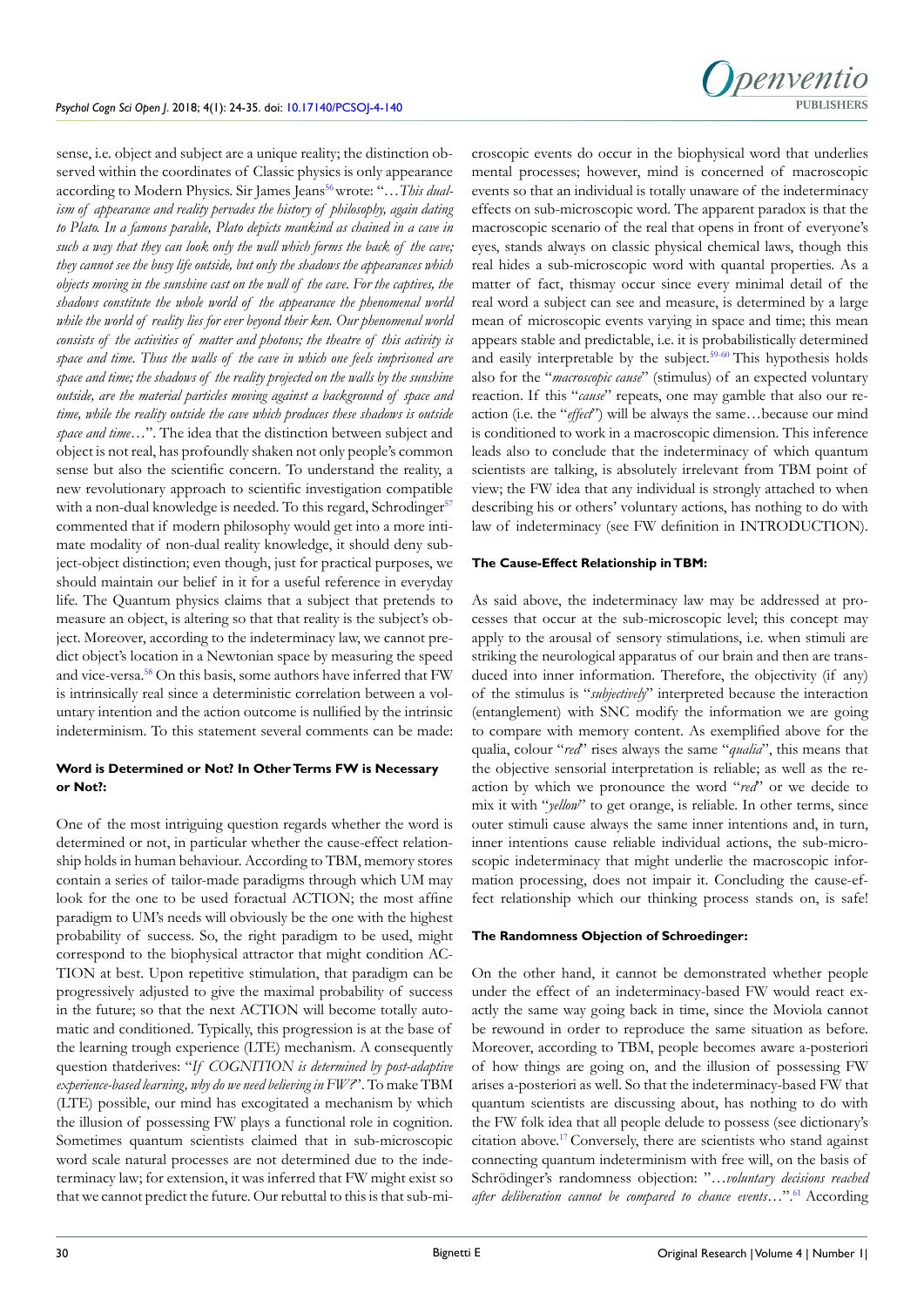to TBM, one might feel confident to confute also this objection since it derives from a wrong assumption: what these scientists mean as "*voluntary*" decisions or intentions, actually, do not derive from the aware instance of CM' will, since UM and not CM is in charge of them. By the way, it's interesting to note howsuch a consistent amount of papers on the principles of Indeterminacy and its possible extension to mind activity and, in particular, to action – decision-making and FW, has been published before the end of  $20<sup>th</sup>$  century (see the bibliography in Esfeld;<sup>62</sup> by this time, the advent of papers of Libet and others on the unconscious "*Readiness potential*" that reliably precedes the self-initiated move-ment, seems to announce a real revolution in neurosciences.<sup>[1-3,](#page-9-0)[63](#page-11-9)</sup>

#### **What is Classic and What is Quantum in TBM:**

Many hypotheses based on Quantum mechanics, have been proposed to explain consciousness. These efforts have risen strong criticism since, in many cases, they uses the term Quantum somehow far from the "*classic*" Quantum mechanics; moreover, most of these theories shouldn't be taken as scientifically proven. Quantum mechanical phenomenon as entanglement's brake, decoherence or wave function collapse are proposed to occur during the interaction and measurements of a conscious mind with the environment. $64$  Extending this concept to action – decision-making, Stapp<sup>65-66</sup> proposes that Quantum waves are reduced only when they interact with consciousness, i.e. only when the agent selects only one decisional pathway for the future action among different Quantum possibilities. According to him, quantum mechanics elevates mind from a causally inert by-product of a determined universe to a "*co-creator*" of a psycho-physical reality.

Some authors instead, introduced Quantum mechanics in Consciousness studies with the aim of opening visual perspec-tive of mankind on the world. Chopra<sup>[67](#page-11-11)</sup> claims that the Universe is the example of how Quantum entanglement may link everything thus creating the conditions for consciousness arousal; moreover, Quantum effects of consciousness in medicine may offer a potent healing tool. From a completely different perspective, Bhom<sup>68-69</sup> proposes to elevate the view on Reality to a higher level of wholeness; to this aim, he proposed the existence of "the implicate order" from which it derives "*the explicate order*" of the nature as it appears. According to him, the (qualitative) analogy between mind and matter is fairly close so that it provides a way of thinking mind and matter as a wholeness. This brings the human perspective to a connectionist view, i.e. a more coherent understanding of the Reality than is possible in the common dualistic and reductionist view. By the way, Bhom had the opportunity to argue abouthis scientific ideas in various public occasions with Krishnamurti.<sup>[70](#page-11-13)</sup>

According to TBM, ACTION stands on a series of events of biophysical nature, while learning and memory processes of COGNITION stand on psychological mechanisms; moreover, the agent's awareness rises during COGNITION a bit later than ACTION itself. So ACTION and COGNITION do not abide the same physical rules:

a) ACTION is unconsciously driven to react to a change of the environment (inner or outer) in order to remove it or adapt to it;



this mechanism of defence or adaptability is typical of biological systems but is also a clear operative example of Le Chatelier's principle, also called "*The Equilibrium Law*" telling that when any system at equilibrium for a long period of time is subjected to change in concentration, temperature, volume, or pressure, then the system readjusts itself to partly counteract the effect of the applied change and a new equilibrium is established. That principle refers to changes in gradients of macroscopic parameters that influence a system and its environment reciprocally; it predicts the effect of a change in equilibria in many systems such as physics, chemistry, biochemistry, physiology or even in economics. In our case, a stimulus is perceived and is recognized in a time scale enormously larger than light speed; then the confidence of recognition depends on probability it is hardly mismatched by our sensory organs, the experience of a change (for instance, a red object is turned to yellow) the quale "*Red*". Moreover, UM's reaction to this stimulus (according to "*The Equilibrium Law*") is elaborated on the basis of a paradigm that has been stored in memory archives on the basis of the previous experience; i.e. as much as possible on the basis of a paradigm that might exhibit the best success probability; that paradigm might be an UM's attractor found in memory stores, that shares the highest chemical-physical analogy with the present situation. In summary, action – decision-making in TBM is an unconscious process that operates in a field of classic Newtonian forces; therefore, Schrodinger's cat paradox $^{71}$  that is usually brought out when discussing about consciousness, does not hold here.

b) In contrast to ACTION, the question on how COGNI-TION is carried out, requires a more complicate explanation. At first, one should keep in mind that COGNITION must wait any possible information coming through feed-back signals, so that it is occurring a bit later than ACTION and, at second, it cannot have a retroactive sight, though deludes to be responsible of what is occurring at present. Then, by analysing more in depth the overall process of COGNITION and dissect it into further sub-steps, one mightrealize that they are governed by at least by a couple of rules: Biophysical and quantum mechanical.

i. At the beginning of COGNITION, there is a sort of transitory step in which a huge amount of feed-back sensory inputs from the periphery informs CM (the inner witness) on how ACTION is going on. No doubts that this kind of information is of biophysical nature; so, this step does not represent a hard question for a scientist. Actually, what is difficult to explain comes later;

ii. Now, the information perceived by CM in i) becomes explicit either to itself and to anyone else by inner and outer speech, respectively. The questions are:" *how a biophysical information may be transduced into a conscious psychological representation? By which mechanism or code is it possible to CM?*" Most scientists have not yet answered this question; however, the underlying mechanism reminds to the discussion on the nature and the meaning of qualia; as it happens for the arousal of qualia, likewise the CM's transduction of biophysical signals in a conscious experience, though mysterious, is absolutely reliable. At first, CM undergoes a sort of psychological alienation, making the agent's psyche identifying with a Self. On the one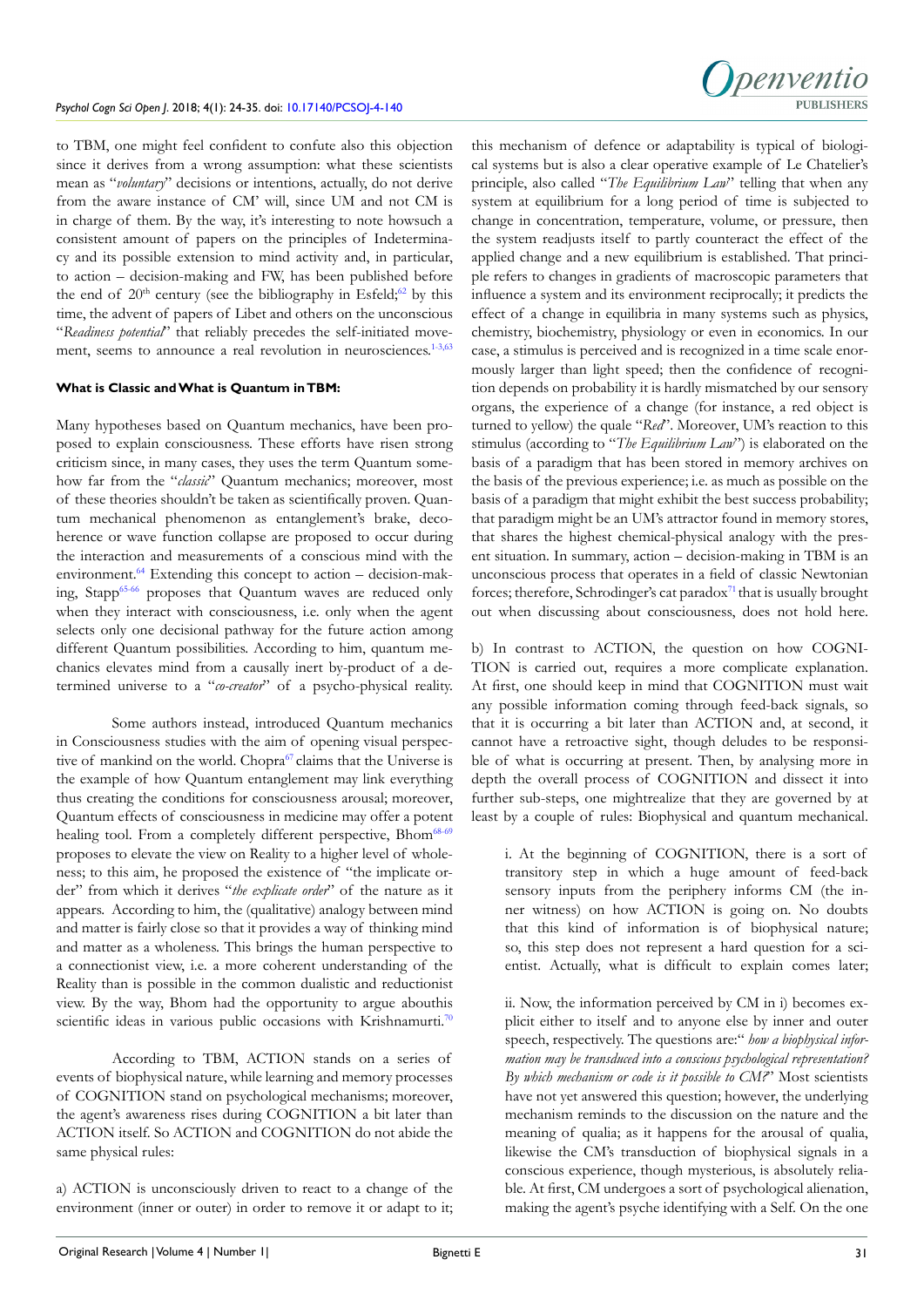Inenventic PURLISHERS

hand, this psychological alienation cannot be easily explained simply on the basis of some electrochemical signals buzzing around the grey matter. On the other hand, the hypothesis of a soul-inhabited self is very weak for many reasons; the most obviousis that a hypothesis (or thought) is not mind-independent; moreover, not all cultures in the world agree on it (see above the discussion on atheistic Samkhya and the relationship between Prakriti and Purusha). So, an answer to the hard-question: "*What is consciousness?*"<sup>4, [72](#page-11-15)</sup> might be tentatively given first by trying to explain: "Why is there a consciousness?" According to TBM, Self is an illusion needed to foster cognition; its origin might be tentatively attributed either to a psychological mechanism or to a superposed state coexisting with CM, according to modern Quantum physics. If the latter hypothesis holds, some inferences can be made: 1) the mental representation of the reality might arise from the entanglement's brake of a "*Quantum Self*" with the external world; 2) Ego will arise as an auto-state of the Quantum-Self when this is engaged with outer sensory inputs. Then, the collapse of Quantum-Self function will produce Ego, a virtual psychological entity that will work on behalf of the self in order to bring CM trough the experience-based cognition in two steps: learning and memory; 4) As it regards the learning process, first, Ego believes of having freely decided and executed the action; on this illusion, Ego self-attributes the responsibility of the action (possibly, the sense of self and the idea of possessing FW arise together according to a 1PP). How such a self-concerned 1PP might arise cannot be scientifically explained; however, it can deduce by means of a 3PP, that Ego and FW illusions must arise in our psyche just in life's moments that are mandatory for COGNITION;

iii. According to 1PP, conscious Self believes to be responsible of ACTION decision and execution; then, it puts in action a critical sense that is, from a cognitive point of view, the most fundamental mechanism leading then to memory storesupdating. By comparing ACTION outcomes with expectations, a good ACTION is distinguished from a bad one by means of CM's critical sense; CM self-attributes the ability of a value judgment made of reward or punishment; though, relatively speaking, both carry on the same didactic experience for the improvement of knowledge. In order to express a critical sense, the incoming biophysical signals must be transduced into conscious matter by means of a functional idealization of the information.

iv. After learning, it comes the final process, i.e. the updating of memory stores with the newly acquired knowledge. To this aim, CM-elaborated information might be transduced back into a series of biophysical data, compatible with the cellular language of memory storing. If one tries to explain the mechanism underlying this step, she/he might encounter the same difficulties as before (ii) but on the other way around. Conversely, once the information has been converted, the uploading might be easy, just like a file can be uploaded in a folder of a computer. So, every time there is a jump from a psychological environment to a biophysical one or *vice-versa*, field properties of our mind are shifted from a Quan-

tum mechanics to classic Newtonian mechanics. Though this recurrent shift, it is interesting to note that, by means of memory upgrading, the paradigm memorised here, is that one chosen before in, iii) that can provide the best ACTION on the base of the cause-effect law, given a certain stimulus. Then, TBM enter the circular dynamics shown in Figure 1, always to obeying to Le Chatelier's principle (see above).

# **CONCLUSIONS**

On the basis of a detailed revision of TBM, novel, interesting inferences that considerably improve the quality of the model, have be conceived; notably, some of the steps driving to COGNITION are mechanistically justified by making reference to quantum mechanics.

The first evidence is that every thought cannot originate from the "*nothing*" nor by itself. There must always be a trace of information in mind, at least minimal, to start with. A sensory inputs or an information that is transferred by another mind in a manageable form, could trigger the born of a new thought. To understand the overall pathway of a thought one can make an analogy with cell metabolism, i.e. by assuming that all modifications correspond to the flow of the enzyme-catalysed reactions carried out in one specific direction and not on the reverse side because of thermodynamics reasons. An example of this mechanism might be the arousal in each individuals of the existence of a Self, supplied with FW. According to TBM, this thought has been probably ingenerated at the very early stage of individual life; later on, in adulthood, this idea takes deeper and deeper roots in her/his psyche since the first years of life, by means of a repetitive experience of the Ego. According to TBM, the illusion of a FW-equipped Self constitutes the primary idea that underlies the cognitive development of an individual.

At second, there are a series of evidences that provide that mind is deceptive and unprecise, but, above all, is intrinsically dual; so there isn't any absolute truth to be taken on trust. One thing to think about seriously is the general conviction that there must be a unique Reality. This does not mean that the ultimate Reality is not one, but simply it means that it cannot be demonstrated, since that reasoning must pass through our mind. In TBM, the dichotomy between UM and CM is lived by the individual as a dual Realty: 1PP separates a self from the rest of the world; conversely, for 3PP, the duality is virtual. There are not two separated entities in one brain but two cooperating mental functions. According to Eastern atheistic Darśana, mind is fallacious so 1PP and 3PP singly give incomplete and unprecise descriptions of the real. TBM, inspired by this philosophic message, came to the proposal that, 1PP and 3PP together may have a role in human cognition at least for practical uses.

At third, the mechanism that manage biophysical signals and move them in electrochemical fields, e.g. the phase of TBM mainly corresponding to ACTION, obeys to rules imposed by classic physics; while those functions that explicitly manage ideas and judge situations on the base of a critical sense, e.g. mainly COGNI-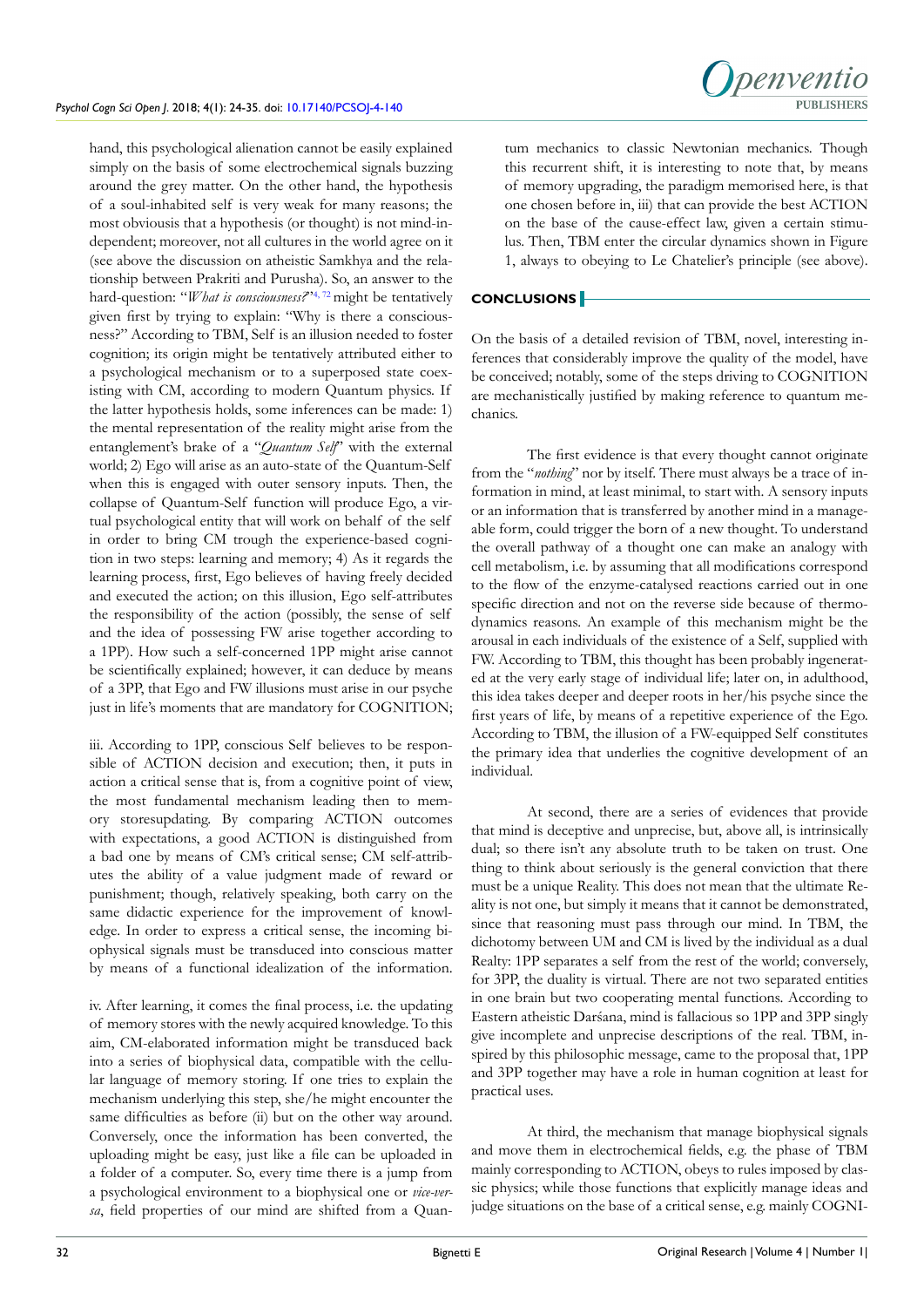

TION phase, emerge from the collapse of a Quantum-Self with the incoming biophysical information of the ACTION phase. The target of a cognitive process is to obtain an expected outcome from the voluntary action; this expectation is built up on the base of cause-effect relationship, a linear way of thinking typical of classic physics. This relationship is the dualistic way typical of a classic Newtonian field, on the base of which the interactions with the world can be interpreted by a subject; without believing in this relationship, a learning-through experience could never occur.

The intriguing question is how is possible that Quantum-CM may carry out cognitive tasks, trusting on the linear cause-effect relationship, i.e. a classic Newtonian physics. A possible answer can be attributed to the different rates that characterize the quantum and the classic processes: Quantum effects can be measured in fem to seconds while the biophysical signals, i.e. the outcome of the entangled information into a memory content (COGNITION) spans within the millisecond range. This recalls the amazing behaviour that emerges from biophysical computations of the nervous system: Molecular elements, singly investigated, exhibit aleatory behaviour, while, if observed in number, they exhibit a probabilistic-deterministic behaviour. The analogy seems to suggest that fluctuations of every single element in mind are undetermined due to the fast unmeasurable process; though, when many fluctuations are averaged in a sufficiently large time span, a statistically predictable behaviour emerges.

In conclusion, this work has consolidated the overall framework of TBM; the single steps of TBM and the links between them have become more plausible from a rationale point of view and more compatible with the neuro scientific knowledge. Moreover, the possibility that Quantum mechanics may explain some of the transitions underlying TBM's COGNITION, opens the way for a further, interesting debate between past and modern epistemology.

# **REFERENCES**

<span id="page-9-0"></span>1. Libet B, Gleason CA, Wright EW, Pearl DK. Time of conscious intention to act in relation to onset of cerebral activities (readiness-potential): The unconscious initiation of a freely voluntary act. *Brain*. 1983; 106: 623–642.

2. Libet B. Do we have free will? *J Cognitive Studies*. 1999; 6: 47-57.

3. Libet B. Mind time: The temporal factor in consciousness. In: *Perspectives in Cognitive Neuroscience*. Cambridge, MA, USA: Harvard University Press; 2004.

<span id="page-9-10"></span>4. Searle JR. *The Mistery of Consciousness*. The New York Review of Books, New York. USA. 1997.

5. Wegner DM. *The Illusion of Conscious Will*. W. W. Norton and Company, Cambridge, UK: MIT Press. 2002.

6. Perlovsky L. Free Will. *Advances in Cognitive Sciences*. 2012; 2: 32- 37.

7. Dennett DC. The self as the center of narrative gravity. In: Kessel F, Cole PM, Johnson DL, eds. *Self and Consciousness: Multiple Perspectives*. NJ, USA: LEA Inc. 1992b; 103-114.

<span id="page-9-1"></span>8. Bignetti E. Vie sensoriali e soft-brain. Annali della Facoltà di Medicina Veterinaria [In Italian]. University of Parma. 1994; 65-95.

<span id="page-9-8"></span>9. Bignetti E. *Dissacrazione Della Coscienza* [In Italian]. Il Valico Ed. Firenze, Italy. 2001.

10. Bignetti E. Cervello e mente: Ovvero casualità e determinismo. Annali della Facoltà di Medicina Veterinaria[In Italian]. University of Parma. 2003; XXIII: 69-78.

11. Bignetti E. Consciousness can learn but cannot decide. Annali della Facoltà di Medicina Veterinaria[In Italian]. University of Parma. 2004; XXIV: 31-52.

<span id="page-9-9"></span>12. Bignetti E. Free will is the illusionary by-product of self-perception. 4<sup>th</sup> International nonlinear science conference; The Soc. for chaos theory in psychology and life science. March 15-17, 2010; Palermo, Italy.

13. Bignetti E, Ghirri A. Mind and free will. Annali della Facoltà di Medicina Veterinaria[In Italian]. University of Parma. 2010b; XXX: 31-40.

<span id="page-9-3"></span>14. Bignetti E. Ego and free will: A virtual binomial apt for cognition. Proc. Neuroplasticity and cognitive modifiability. Medimond Ed. Jerusalem. 2013.

<span id="page-9-7"></span>15. Bignetti E. The functional role of free-will illusion in cognition: The Bignetti model. *Cognitive Systems Research*. 2014; 32: 45-60. doi: [10.1016/j.cogsys.2014.04.001](https://doi.org/10.1016/j.cogsys.2014.04.001)

<span id="page-9-2"></span>16. Bignetti E. From brain to mind: A plain route from neurobiology to psychology, *Psychol Cogn Sci Open J*. 2015; 1: 15-25. doi: [10.17140/PCSOJ-1-103](http://dx.doi.org/10.17140/PCSOJ-1-103)

<span id="page-9-6"></span>17. Bignetti E. Which is necessary for Cognition, Free Will or Free Will illusion? *Psychol Cogn Sci Open J*. 2017; 3(4): 116-122. doi: [10.17140/PCSOJ-3-133](https://dx.doi.org/10.17140/PCSOJ-3-133)

<span id="page-9-4"></span>18. O'Connor T, "Free Will", The Stanford Encyclopedia of Philosophy (Summer 2016 Edition), Edward N. Zalta (ed.), Website. [https://plato.stanford.edu/archives/sum2016/entries/freewill/.](https://plato.stanford.edu/archives/sum2016/entries/freewill/%0D) Accessed. 2016.

<span id="page-9-5"></span>19. Bignetti E, Martuzzi F, Tartabini A. A Psychophysical Approach to Test: "The Bignetti Model". *Psychol Cogn Sci Open J*. 2017; 3(1): 24-35. doi: [10.17140/PCSOJ-3-121](http://dx.doi.org/10.17140/PCSOJ-3-121)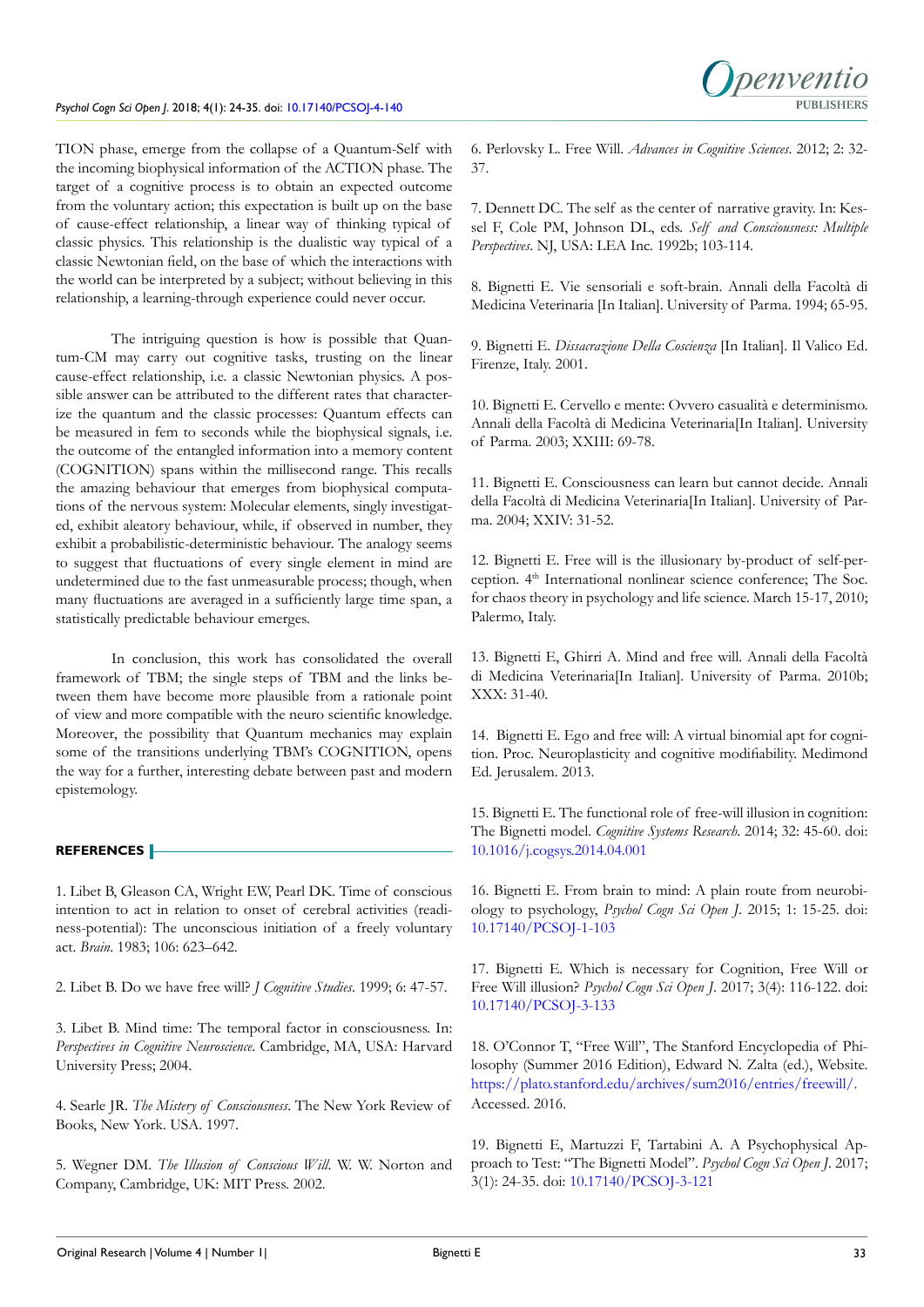

20. Aimi A, Martuzzi F, Bignetti E. Rational Curves Modeling Psychophysical Tests Data: A Computational Approach Compatible With TBM Cognitive Model. *Far East Journal of Mathematical Sciences (FJMS)*, Allahabad, India. 2018; in press.

<span id="page-10-0"></span>21. Spivey M. *The Continuity of Mind*. Oxford Psychology Series. NC, New York, USA: USA Oxford University Press. 2008.

<span id="page-10-1"></span>22. Pouchet B, Save E. Attractors in memory. *Science*. 2005; 308: 799-876.

<span id="page-10-2"></span>23. Locke J. *Essay Concerning Human Understanding (1690)*, Oxford: Ed. P.H. Nidditch, England, UK: Oxford University Press. 1975.

24. Hume D. A Treatise of Human Nature (1739-1740), Ed. J. A. Selby-Bigge. Oxford, England: Clarendon Press. 1978.

25. Krishnamurti J. *Does Free Will Exist?* (3rd conversation 1978). (DVD), Brockwood Park, England: Krishnamurti Foundation Trust Ltd. 2003.

26. Jayatilleke KN. *Early Buddhist Theory of Knowledge*. London: Allen & Unwin. 1963.

27. Collins S. *Selfless Persons: Imagery and Thought in Theravada Buddhism*. Cambridge, UK: Cambridge University Press. 1982.

28. Giles J. The No-Self Theory: Hume, Buddhism and Personal Identity. *Philosophy East and West*. 1993; 43: 175-200.

29. Watts A. *Tao: The Watercourse Way*. New York, USA: Pantheon book. 1975.

30. Watts A. *The Way of Liberation*. New York, USA: Weatherhill Inc. 1983.

31. Watts A. *Talking Zen*. New York, USA: Weatherhill Inc.1994.

32. Yu-Lan F. *A short history of Chinese Philosophy*. New York, USA: MacMillan Pub. Co. Inc. 1948.

33. Dennett DC. *Elbow Room*. Cambridge. MA, USA: MIT Press. 1984.

34. Dennett DC. "*My brain made me do it*" (when neuroscientists think can do philosophy). Florence: Max Weber Lectures (N° 201/01). 2011.

35. Lao Tzu. *Tao Te Ching*, Milan, Italy: Feltrinelli Ed. (3rd ed). 2013.

36. Liu D. *The Tao and Chinese Culture*. Abingdon, UK: Routledge & Kegan P. 1979.

<span id="page-10-3"></span>37. Schultz W. Neuronal rewards and decision signals: From the-

ories to data, *Physiol. Rev*. 2015; 95: 853-951. 2014. doi: [10.1152/](https://doi.org/10.1152/physrev.00023) [physrev.00023](https://doi.org/10.1152/physrev.00023)

<span id="page-10-4"></span>38. White RW. Motivation reconsidered: The concept of competence. *Psychol. Rev*.1959; 66: 297-333.

39. Barto AG, Singh S, Chentanez N. Intrinsically motivated learning of hierarchical collections of skills., La Jolla. CA., Proc. of the 3rd Intl. Conf. on Developmental Learning. 2004.

<span id="page-10-5"></span>40. Pansky A, Nemets E. Enhancing the quantity and accuracy of eyewitness memory via initial memory testing. *J Applied Research in Memory and Cognition*. 2012; 1: 2-10.

41. Samejima K, Ueda Y, Doya K, Kimura M. Representation of Action-Specific Reward Values in the Striatum, *Science*. 2005; 310: 1337-1340. doi: [10.1126/science.1115270](https://doi.org/10.1126/science.1115270)

42. Staddon J. On Responsibility and Punishment. The Atlantic Month, Feb. 1995. 88-94.

<span id="page-10-6"></span>43. Tolman EC. There is more than one kind of learning. *Psychol Rev*. 1949a; 56: 144-155.

44. Tolman, Edward C. The nature and function of wants. *Psychol Rev*. 1949b; 56: 357–369. doi: [10.1037/h0063540](https://doi.org/10.1037/h0063540)

<span id="page-10-7"></span>45. Dickinson A, Dawson GR. Motivational control of instrumental performance: The role of prior experience of the reinforcer. *Quarterly Journal of Experimental Psychology*. 1988; 40B: 113-134.

46. Dickinson A, Dawson GR. Incentive learning and the motivational control of instrumental performance. *Quarterly Journal of Experimental Psychology*. 1989; 41B: 99-112.

47. Dickinson A. Bolles's psychological syllogism. In M. E. Bouton & M. S. Fanselow (Eds.), *Learning, motivation, and cognition: The functional behaviorism of Robert C. Bolles* (pp. 345-367). Washington, DC, US: American Psychological Association. 1997.

<span id="page-10-8"></span>48. Ramachandran V. The neurons that shaped civilization, TED Talks. Website. [http://www.Ted.Com/Talks/Vs\\_Ramachandran\\_](http://www.Ted.Com/Talks/Vs_Ramachandran_The_Neurons_That_Shaped_Civilization.html) [The\\_Neurons\\_That\\_Shaped\\_Civilization.html](http://www.Ted.Com/Talks/Vs_Ramachandran_The_Neurons_That_Shaped_Civilization.html). Accessed 2010.

<span id="page-10-9"></span>49. Clarke PGH. Neuroscience, quantum indeterminism and the Cartesian soul. *Brain & Cognition*. 2014; 84: 109-117. doi: [10.1016/j.](https://doi.org/10.1016/j.bandc.2013.11.008) [bandc.2013.11.008](https://doi.org/10.1016/j.bandc.2013.11.008)

<span id="page-10-10"></span>50. Nichols S. Experimental philosophy and the problem of free will. *Science*. 2011; 331: 1401-1403. doi: [10.1126/science.1192931](https://doi.org/10.1126/science.1192931)

<span id="page-10-11"></span>51. Fields-Olivieri MA, Cole PM, Maggi MC. Toddler Emotional States, Temperamental Traits, and their Interaction: Associations with Mothers' and Fathers' Parenting. *J. Research in Personality*. 2017; 67: 106-119. doi: [10.1016/j.jrp.2016.05.007](https://doi.org/10.1016/j.jrp.2016.05.007)